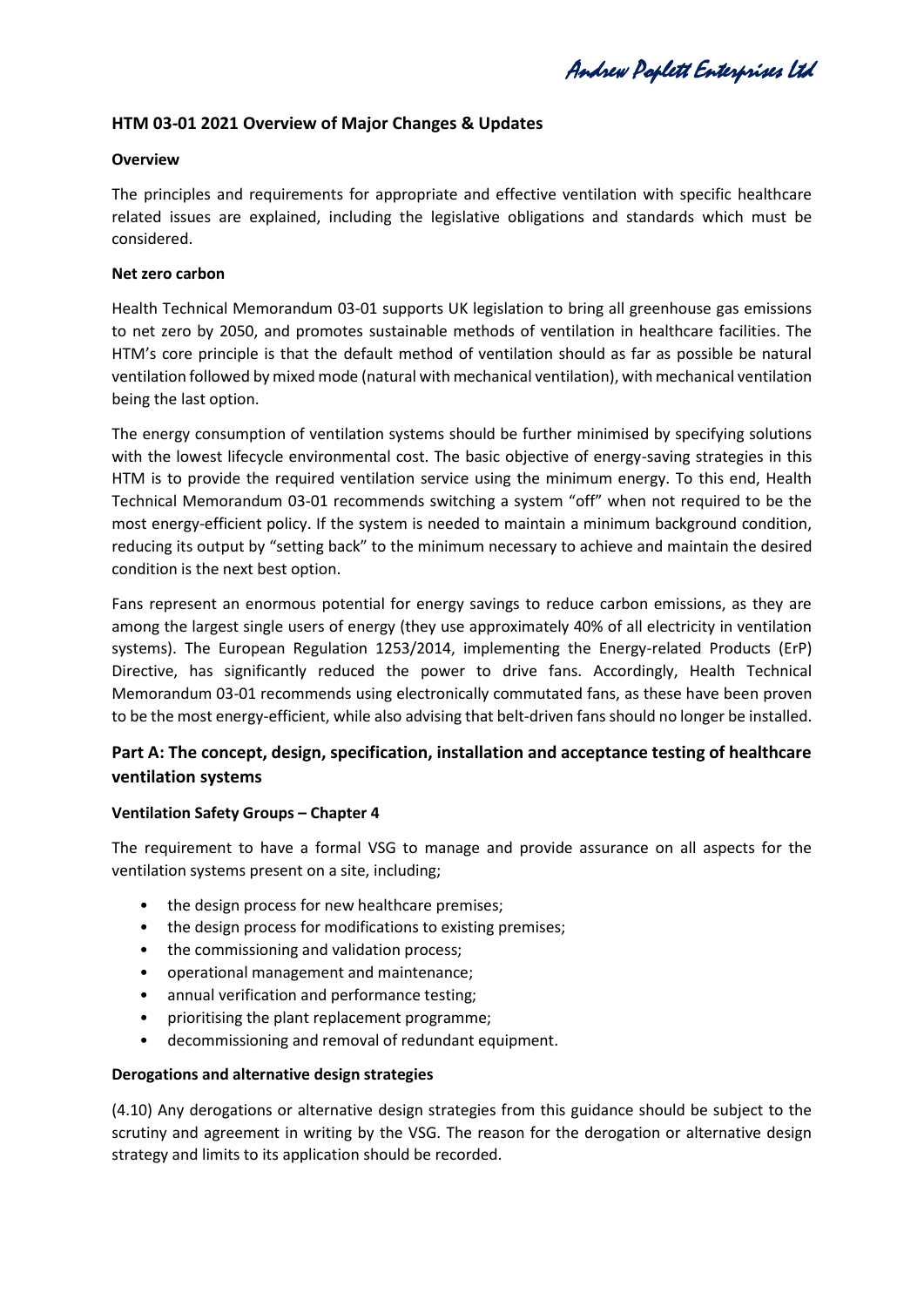Andrew Poplett Enterprises Ltd

#### **Assessment of service requirements: selection of design criteria (4.18 – 4.62)**

Extensive guidance is provided relating to the full and comprehensive factors which can influence the assessment of service requirements and define design performance criteria.

#### **Refurbishment of existing facilities and fitting out shell schemes (4.69)**

When refurbishing existing facilities or fitting out "shell" schemes, every effort should be made to achieve full compliance with this HTM and current Health Building Notes (HBNs).

#### **Change of use of existing facilities (4.73 & 4.74)**

When a change of use of existing facilities is contemplated, the ventilation requirement should be completely revised to suit the new use (see paragraph 4.63).

A new AHU fully compliant with current standards will normally be required. The existing AHU should only be retained if it is not more than 10 years old and is (or can be made) fully compliant with current standards.

#### **Chilled beams (5.19) & Stand-alone air-conditioners** (**5.25)**

Chilled beams should not be installed in clinical areas without the agreement in writing of the VSG. Stand-alone air conditioners include fan coil units, split-comfort air-conditioners, room conditioners and cassette units. All of these devices recirculate air which affects indoor air quality and may increase the risk of healthcare-associated infections (HAIs). Therefore they should not be installed in clinical areas. *Changed from critical care areas to all clinical areas, high risk of HAI's due to recirculated air.*

Note: Patient bedrooms are classed as clinical areas as treatment is often delivered at the bedside rather than in a designated treatment room.

## **Clean Air pathways (5.59)**

The philosophy of establishing a clean airflow path – from the air-supply point, past the breathing zone of the staff, on to the patient or other source of airborne hazard, and out via a low-level extract should apply in anaesthetics rooms, recovery areas, birthing rooms, bronchoscopy rooms, laboratories and post-mortem rooms.

#### **Chapter 8 Specific healthcare department requirements (Design Standards)**

The range of specific clinical rooms/areas has been expanded to provide an increased range of examples so as to inform designers on ventilation aspects and principles (air changes and pressure regimes). Whilst this can never be completely comprehensive it now provides a good range of clinical areas which can be used to inform ventilation requirements for the vast majority of clinical activities and services. Appendix 2 has also been expanded to provide further examples.

Airflow rates and pressure cascades are more tailored to the applications to take advantage of new fan and control technology and so reduce energy consumption, or to reflect the changing use of sedation or clinical risks. For example theatres are now specified to achieve at least 22 ACH (reduced from 25ACH). Endoscopy suites have changed from 15ACH with a positive pressure cascade to 10 ACH with a -5Pa negative Pressure cascade. All treatment rooms should have low level extract to maintain safe airflow paths (chapter 8 Table 2).

Air from Lay-up Prep Areas into theatres - Clause 8.35 in Part A of the standard states: -The volume of supply air being discharged through the pressure stabiliser may be used to offset the volume of supply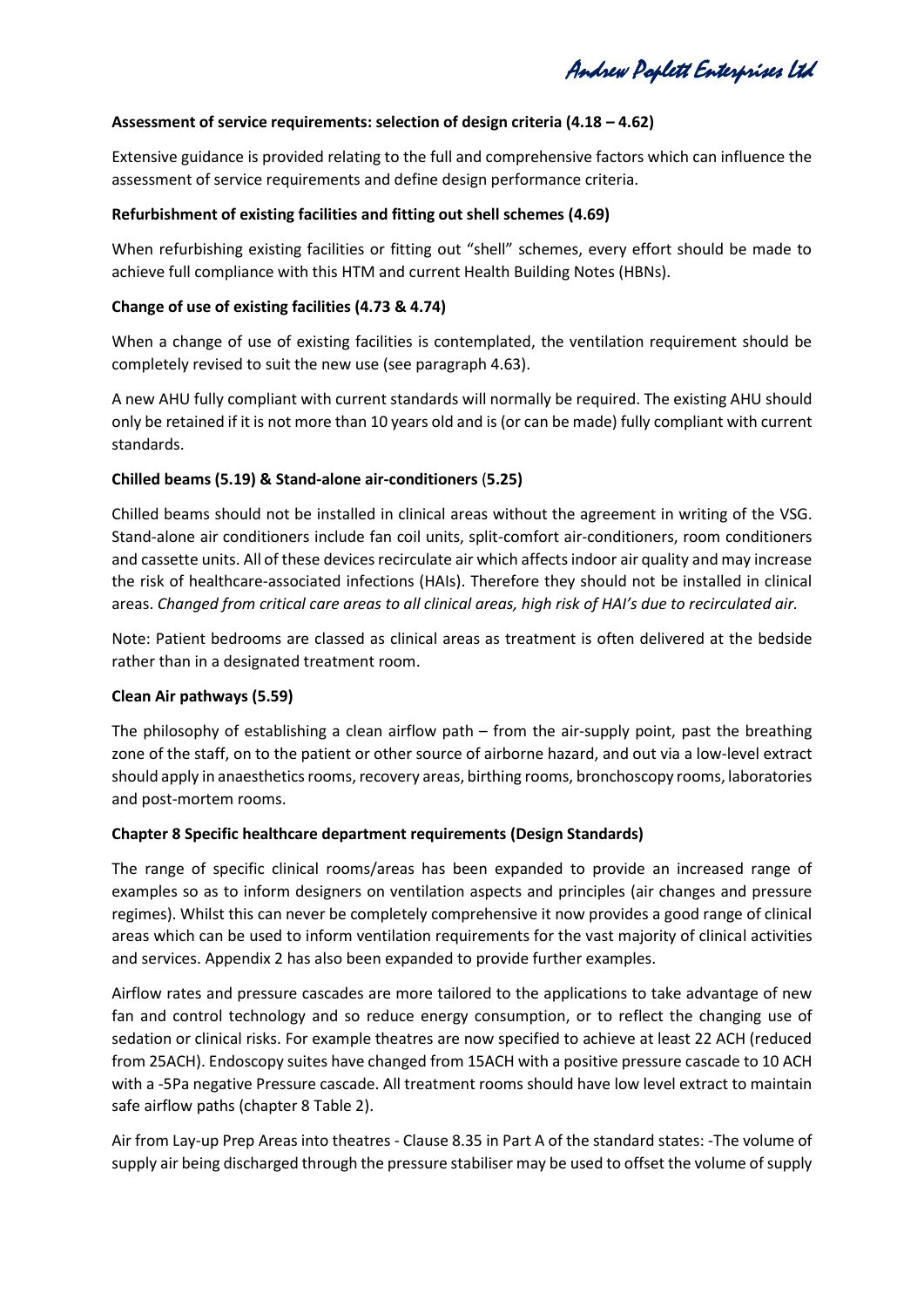Andrew Poplett Enterprises Ltd

air to the operating theatre. (The volume of air being supply into the lay-up prep should not be less than 22-ACH and should maintain at least 280l/s flow in the theatre – the prep should be at 10Pa higher pressure to the theatre). It was previously not considered acceptable practice to count air from the lay-up prep towards the theatre air change rate to achieve adequate dilution within the theatre, other than say 100l/s to achieve open door protection so long as the primary fresh air flow directly into the theatre for dilution purposes has already been achieved. This revision should be considered and reviewed by the VSG prior to any acceptance, on either new or existing systems (during verification).

## **Theatre Scrub Areas (8.46)**

Where the scrub is a trough on the wall or in an open bay within the operating theatre, it should have low-level extract under it.

**Equipment Selection Guidance (chapter 9)** has been updated and refined to provide detailed advice on plant and equipment including updated information on air quality and filter standards.

# **AHU Location (9.4)**

Mounting any type of vent unit in ceiling void in clinical areas is not permitted Formal RA required for non-clinical ceiling void mounted equipment and agreed by VSG

# **Use of roof mounted or external AHU's (9.5, 9.6, & 9.7)**

AHUs should be located in purpose-built plantrooms or designated service spaces within a building. This will allow for routine service and maintenance (which is a statutory requirement) to be carried out at any time of day and regardless of weather conditions. It will also protect the plant from contamination by bird droppings, so reducing the risk of fungal spore contamination of the air supplied by the AHU. Control of pests and vermin will be simpler and while not in themselves a source of airborne contamination, their corpses can become a reservoir of biological material that may lead to insect infestations within the AHU.

When refurbishing or changing the use of an existing building, plant space should be created to house the ventilation plant and other services. If located on a roof they should be enclosed in a plantroom with a safe means of access. If located at ground level they should be secured within a plantroom to prevent unauthorised access. Measures should be taken to exclude vehicles from the vicinity to ensure that exhaust fumes will not be drawn into intakes. Intakes for ground level AHUs should be extended to a height and distance from contamination sources that allows them to draw in unvitiated air.

In the unlikely event that an internal or external plantroom cannot be provided, and ventilation units have to be located outside, they should be fully weatherproof to IP65 and secured from unauthorised access. Protection against the elements should also be provided for personnel carrying out routine inspection and maintenance activities. As an example, when two units are outside, and they are installed with their access doors facing each other, if the gap between them is roofed over and the open ends capped, the AHUs themselves create what is in effect a plantroom.

## **Provision of water facilities in plantrooms**

Plantrooms should be provided with sink/wash facilities for cleaning of glass traps and hand washing after filter changing.

# **Access arrangements for plant and equipment (Note)**

Roof level plantrooms should be served by a lift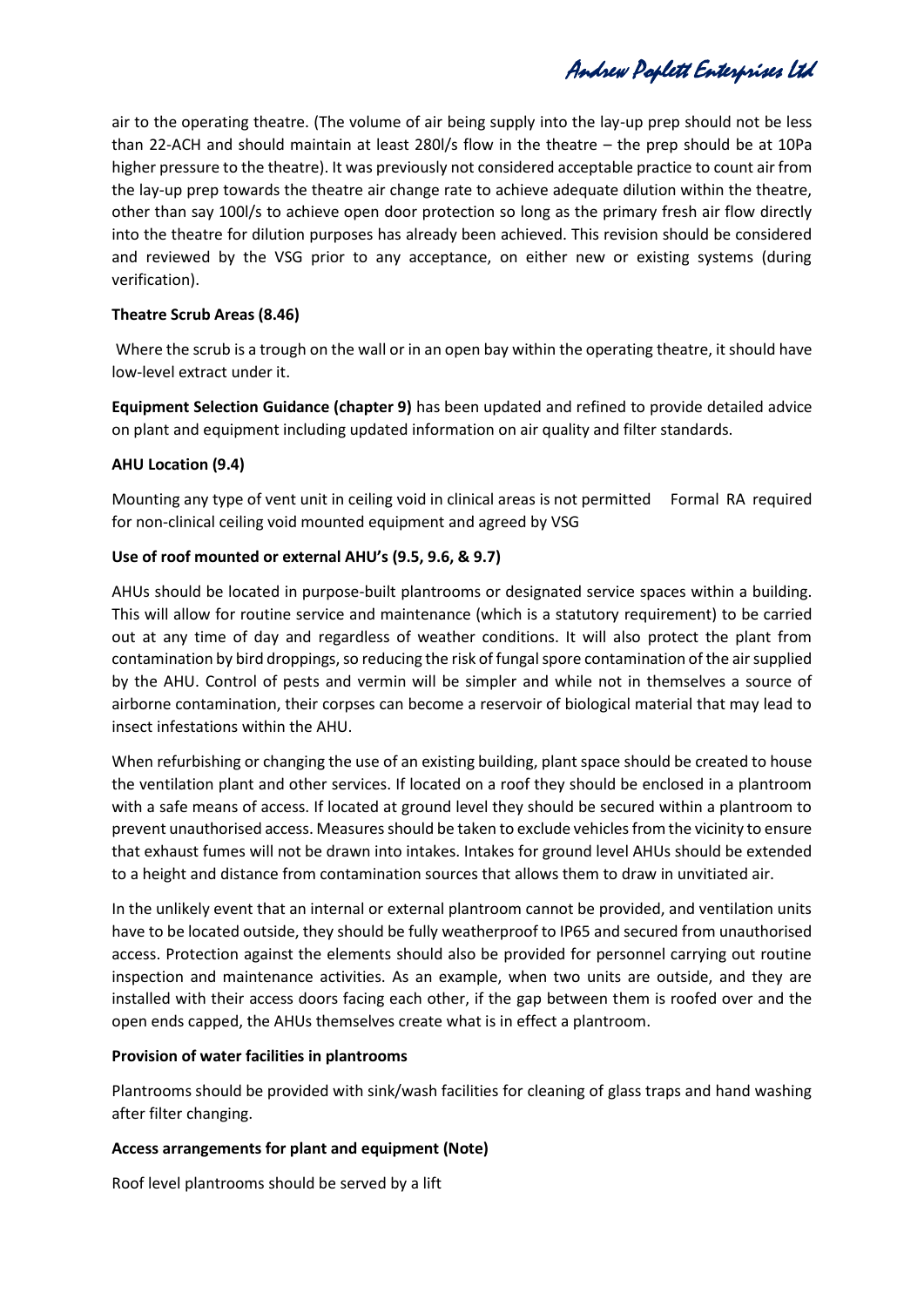Andrew Poplett Enterprises Ltd

#### **Air Intakes Note:** *(Cryptococcus Precautions)*

Steps should be taken to prevent birds landing or roosting in the vicinity by removing ledges or fitting anti-pigeon spikes.

## **Fans (9.41 / 9.45)**

For an application outside of the capacity range of EC fans, direct-drive plug fans controlled by an inverter mounted externally to the air stream may be selected.

Belt- and pulley-driven fans should not be installed in healthcare ventilation systems.

#### **Flexible Ducting (9.160)**

Max length of flexible ducting reduced from 1m to 0.5m

#### **AHU - Plant minimum standards (9.14)**

AHU Plant should comply with the minimum standards set out in Table 8.

| <b>AHU Element</b>                           | <b>Minimum Standard</b>                                         | <b>Notes</b>                                                |
|----------------------------------------------|-----------------------------------------------------------------|-------------------------------------------------------------|
| Construction                                 | Double metal or composite skin<br>with sandwiched insulation to | Note: Capping projecting spire<br>screws is not acceptable. |
|                                              | "Euroclass A" fire rating                                       |                                                             |
|                                              | Smooth internal surface without                                 |                                                             |
|                                              | channels or ridges                                              |                                                             |
|                                              | No projecting spire or tech screws                              |                                                             |
|                                              | inside the unit.                                                |                                                             |
| Internal surface finish                      | Non-corrodible, washable and                                    | Stainless steel or white powder                             |
|                                              | smooth and of a colour that                                     | coated mild steel or with an                                |
|                                              | allows accumulations of dirt to be                              | equivalent protective treatment;                            |
|                                              | easily seen                                                     | but NOT surface galvanised                                  |
| Thermal transmittance                        | <b>BS EN 1886 Class T2</b>                                      | Manufacturer's declaration                                  |
| Thermal bridge                               | BS EN 1886 Class TB2                                            | Manufacturer's declaration                                  |
| Deflection                                   | <b>BS EN 1886 Class D2</b>                                      | Manufacturer's factory test                                 |
| Factory airtightness test - pre-<br>delivery | BS EN 1886 Class L2                                             | Test at +700 Pa and -400 Pa                                 |
| Site airtightness test                       | BS EN 1886 Class L2                                             | +700/-400 Pa                                                |
| Filter frame bypass leakage                  | BS EN 1886 Section 7                                            |                                                             |
| Supply and extract intake and                | BS EN 1751 C3 (low loss)                                        | Motorised opening and fitted                                |
| discharge isolation dampers                  |                                                                 | with an end switch and spring                               |
|                                              |                                                                 | return                                                      |
| Access doors                                 | Secured from casual access.                                     | Key or similar device required to                           |
|                                              |                                                                 | open access doors                                           |
|                                              | Fan chamber doors to be fitted                                  | Door hinges should be adjustable                            |
|                                              | with a two-stage latch                                          | to so that leakage can be                                   |
|                                              |                                                                 | eliminated on site                                          |
| Specific fan power -Internal                 | Current Eco design requirement                                  | EU 1253 - 2014                                              |
| (SFPint)                                     | for energy-related products (ErP)                               |                                                             |
| Specific fan power - System<br>(SFPsyst)     | <b>UK Building Regs</b>                                         | Part L <sub>2</sub>                                         |
| Energy recovery                              | <b>Current ErP</b>                                              | Run-around coil - 68%                                       |
|                                              | EU 1253                                                         | Heat pipes - 73%                                            |
|                                              |                                                                 | Plate heat exchanger - 73%                                  |
|                                              |                                                                 | Thermal wheel - 73%                                         |
|                                              |                                                                 | Heat pump - EU 2281/201                                     |
|                                              |                                                                 | Any other device - see standard                             |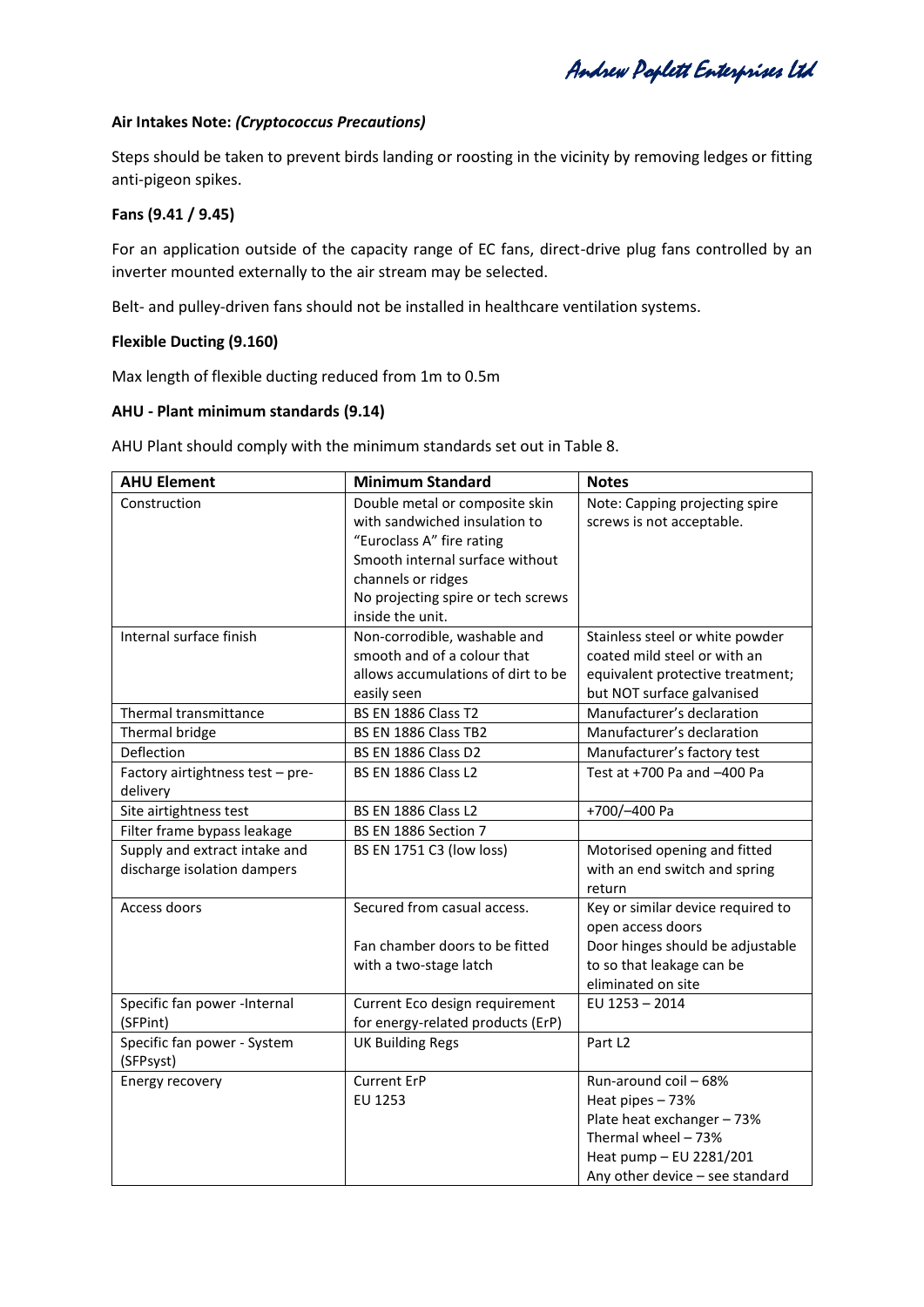Andrew Poplett Enterprises Ltd

## **Chapters 10 & 11**

Advice is given on installation standards and the appointment of an independent validator. More detailed information is given on the commissioning process.

## **Standard of installation**

All ductwork should be tested for leakage irrespective of velocity/pressure to ensure and improve energy efficiency. The updated (2021) version of the HTM is trying to drive a reduction of energy use and therefore carbon footprint. Leaky ducts waste energy. The concept is that we do not accept leaking water, sewage or gas systems so why should ventilation be any different?

The DW143 guidance is quoted to specify the test methodology with a blanket acceptable performance level of below 3%.

11.20 During the installation of the system the following will be witnessed:

• that air-pressure tests and air-leakage tests on ventilation ducting have been carried out in accordance with the methods set out in the BESA DW143 –'Ductwork leakage testing' but the leakage rate to be not greater than 3% (it is usual to carry out these tests a section at a time as the ductwork is installed and before its insulation is applied. The results will be recorded in the commissioning manual);

## **First Fix Inspection**

12.12 If possible, the following airtightness tests should be witnessed during the inspection:

- AHU installation leakage (BS EN 1886);
- supply and extract duct leakage (BESA DW/143);
- initial permeability test (see paragraph 12.17).

## **Acceptance testing: validation (Chapter 12)**

Validation acceptance standards and methodology has been completely revised, and expanding to specify specific processes and roles required to achieve compliance. Examples include;

Permeability testing - 12.17 The following areas will require permeability testing:

- isolation suites of any type;
- operating suites of any type;
- pharmacy aseptic preparation facilities;
- IAP cleanrooms in sterile services departments;
- category 3 and 4 containment facilities;
- any other area specified within the contract.

## **Information (Chapter 13)**

The HTM introduces a standard method of identifying and labelling ventilation systems and the creation of an inventory of installed systems. This database forms the foundation of an effective management system for all ventilation systems.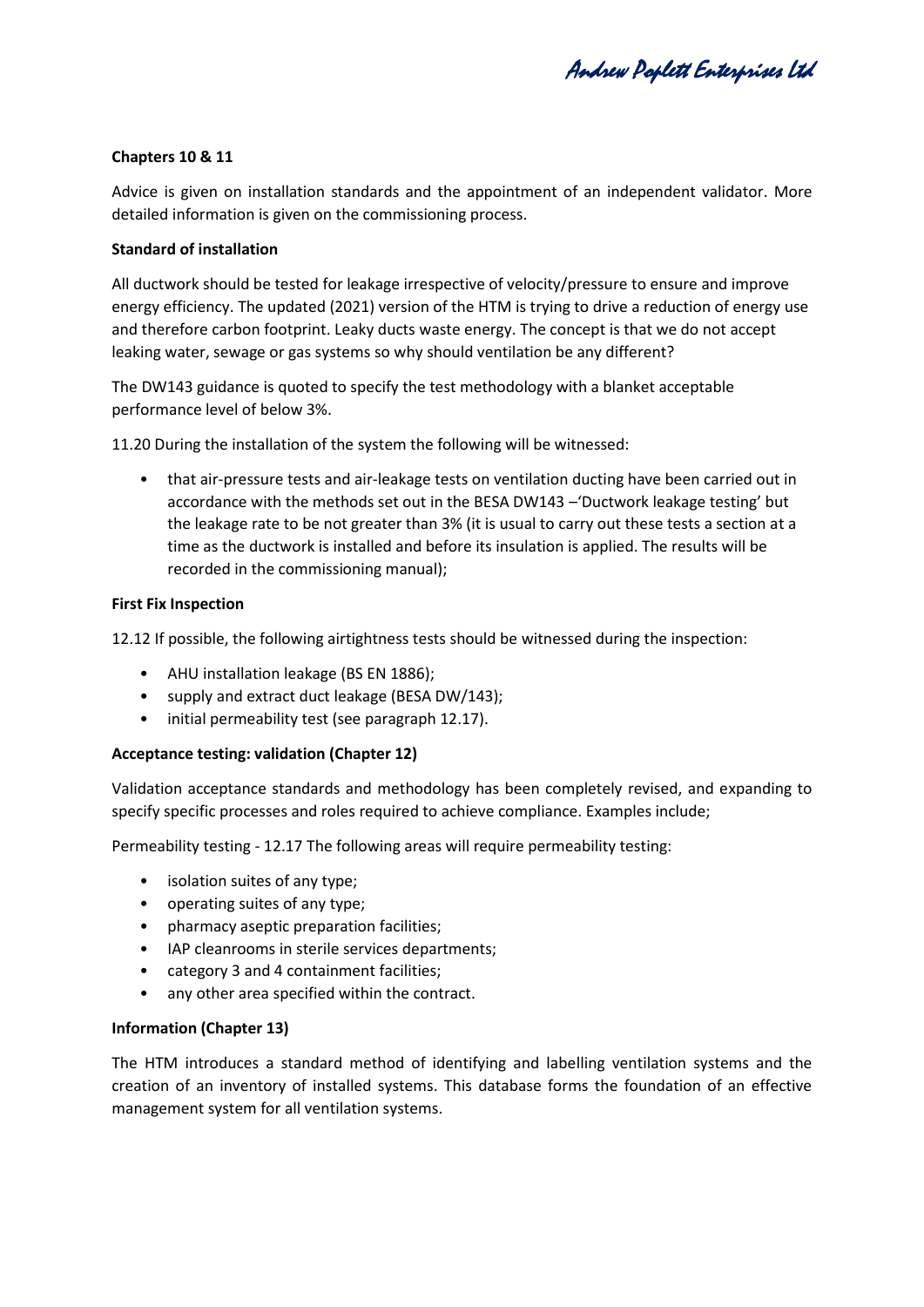Andrew Poplett Enterprises Ltd

Specific requirements have been included to ensure all information required to safely operate and manage the ventilation systems are provided at completion of a project/installation and maintained and reviewed throughout the life of the system.

# **Expected service life (13.32)**

Plant to be deep cleaned and controls renewed after 10 years and new plant at 20 years

# **Part B**: **The management, operation, maintenance and routine testing of existing healthcare ventilation systems**

# **Chapter 1 (System Information)**

Each ventilation system should have a log (physical or electronic) that contains the following information:

- The unique system identification reference.
- Purpose of the system.
- Date of installation.
- Details of the installed equipment and ductwork layout.
- Detail of the fire plan, any fire-rated ductwork and location of fire and smoke dampers.
- Design performance parameters, for example airflow rates, air-change rates, pressures, etc.
- Commissioned date and performance.
- Record of the system validation and original acceptance.
- Records of the annual inspection and verification.
- Maintenance records and plant information, for example fan specifications and filter sizes.

The records should be linked to the inventory and stored in such a way as to be readily available in the event of plant breakdown or other incident.

## **Lifecycle of ventilation systems (1.53/1.54)**

Plant should be scheduled for replacement after 20 years. CIBSE Guide M gives advice on plant lifecycle and the risk assessment of plant condition. In order to secure funding and programme downtime for the area served, a site-wide plant replacement programme should be in place. As an example, if a site has 40 AHUs then at least two will need to be replaced every year. The plant replacement should coincide with a refurbishment of the area served.

In order to maintain efficiency, ventilation systems should be refurbished at their mid-life point (typically 10 years after original installation). The complete system should be taken out of use and thoroughly inspected. The AHU and its distribution ductwork should be cleaned as appropriate, any internal corrosion investigated and treated, the complete control system up- graded and the entire installation rebalanced and recommissioned. The performance of the system should be validated before being returned to service.

Note: During this process the opportunity should be taken to replace any belt-driven fans with the most energy-efficient fans available, for example electronically commutated (EC) plug fans or directdrive plug fans.

## **Chapter 2 - Ventilation Safety Group (VSG)**

The management of the ventilation systems of a healthcare provider should be overseen by the Ventilation Safety Group (VSG). The VSG should have clearly defined roles and responsibilities, be part